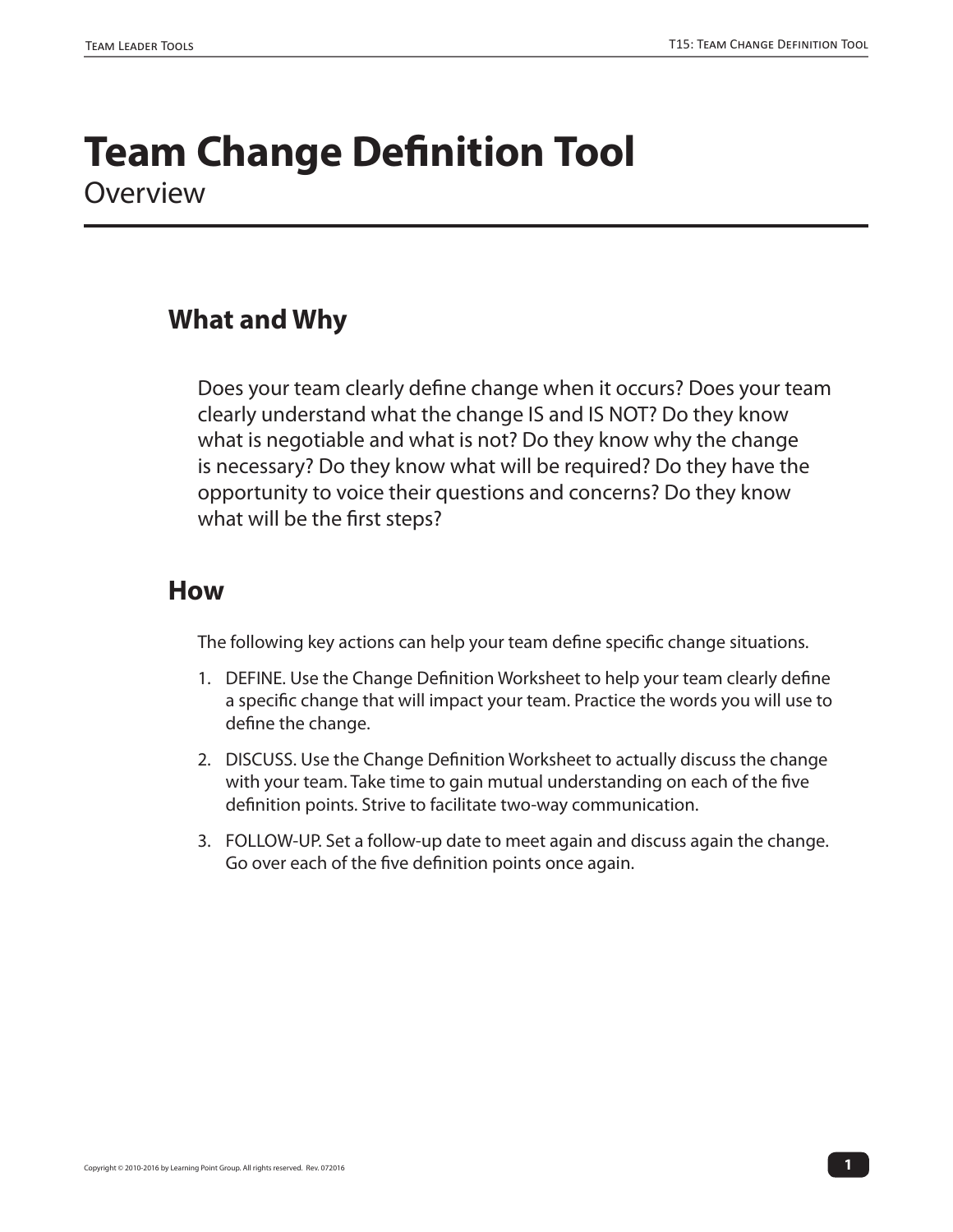

**2** 

# **Change Definition**

Worksheet



### **Step** Define why the change is necessary.

| <b>Benefits</b> | Risks        |  |  |
|-----------------|--------------|--|--|
| Organization    | Organization |  |  |
|                 |              |  |  |
|                 |              |  |  |
|                 |              |  |  |
| Team            | Team         |  |  |
|                 |              |  |  |
|                 |              |  |  |
|                 |              |  |  |
| Individual      | Individual   |  |  |
|                 |              |  |  |
|                 |              |  |  |
|                 |              |  |  |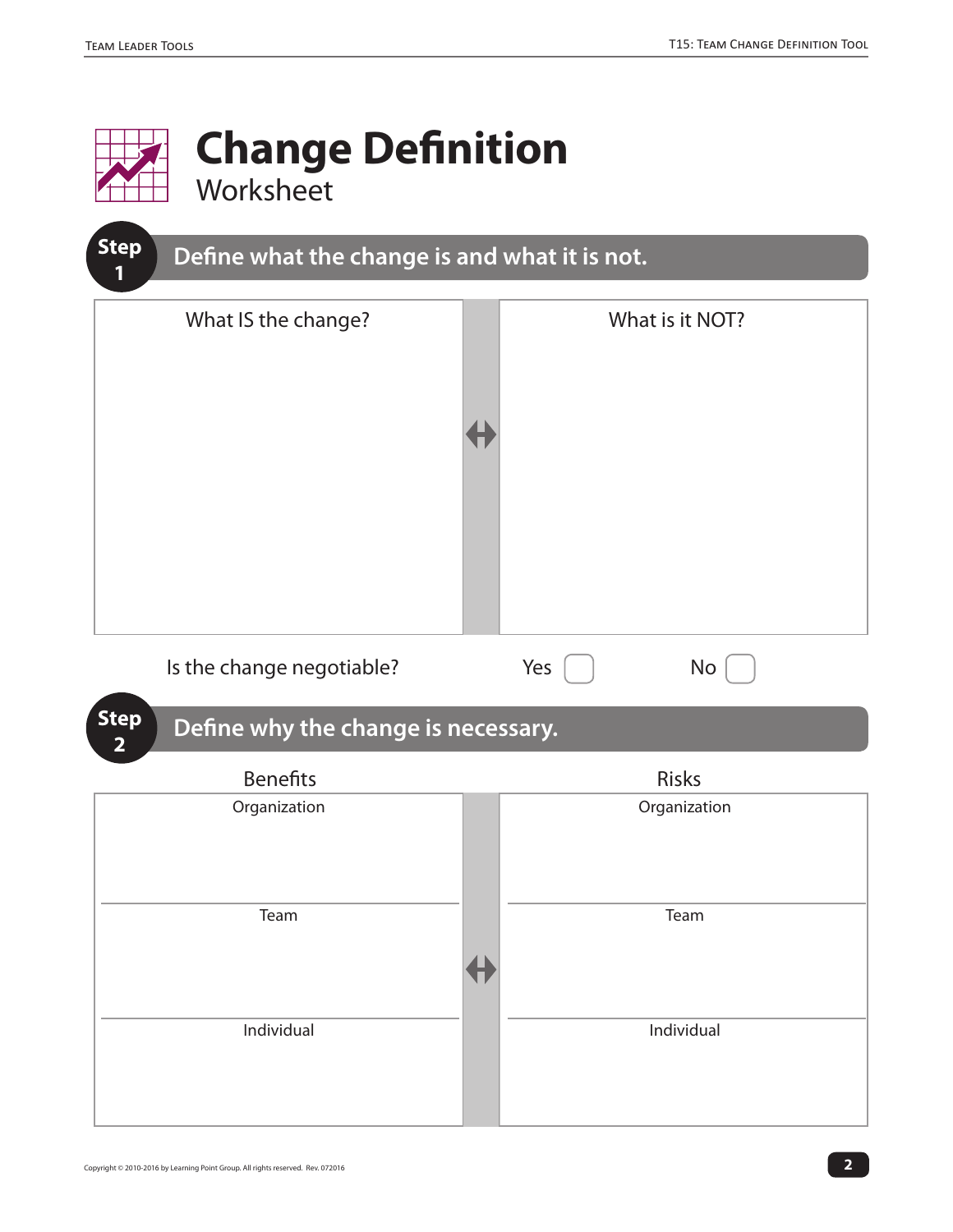| <b>Step</b><br>$\overline{\mathbf{3}}$ | Identify specific change requirements.        |
|----------------------------------------|-----------------------------------------------|
|                                        |                                               |
|                                        |                                               |
|                                        |                                               |
|                                        |                                               |
|                                        |                                               |
|                                        |                                               |
| <b>Step</b><br>4                       | Make a list of relevant questions and issues. |
|                                        |                                               |
|                                        |                                               |
|                                        |                                               |
|                                        |                                               |
|                                        |                                               |
|                                        |                                               |
| <b>Step</b>                            |                                               |
| $5\overline{)}$                        | Identify practical first steps.               |
|                                        |                                               |
|                                        |                                               |
|                                        |                                               |
|                                        |                                               |
|                                        |                                               |
|                                        |                                               |
|                                        |                                               |
|                                        |                                               |
|                                        |                                               |